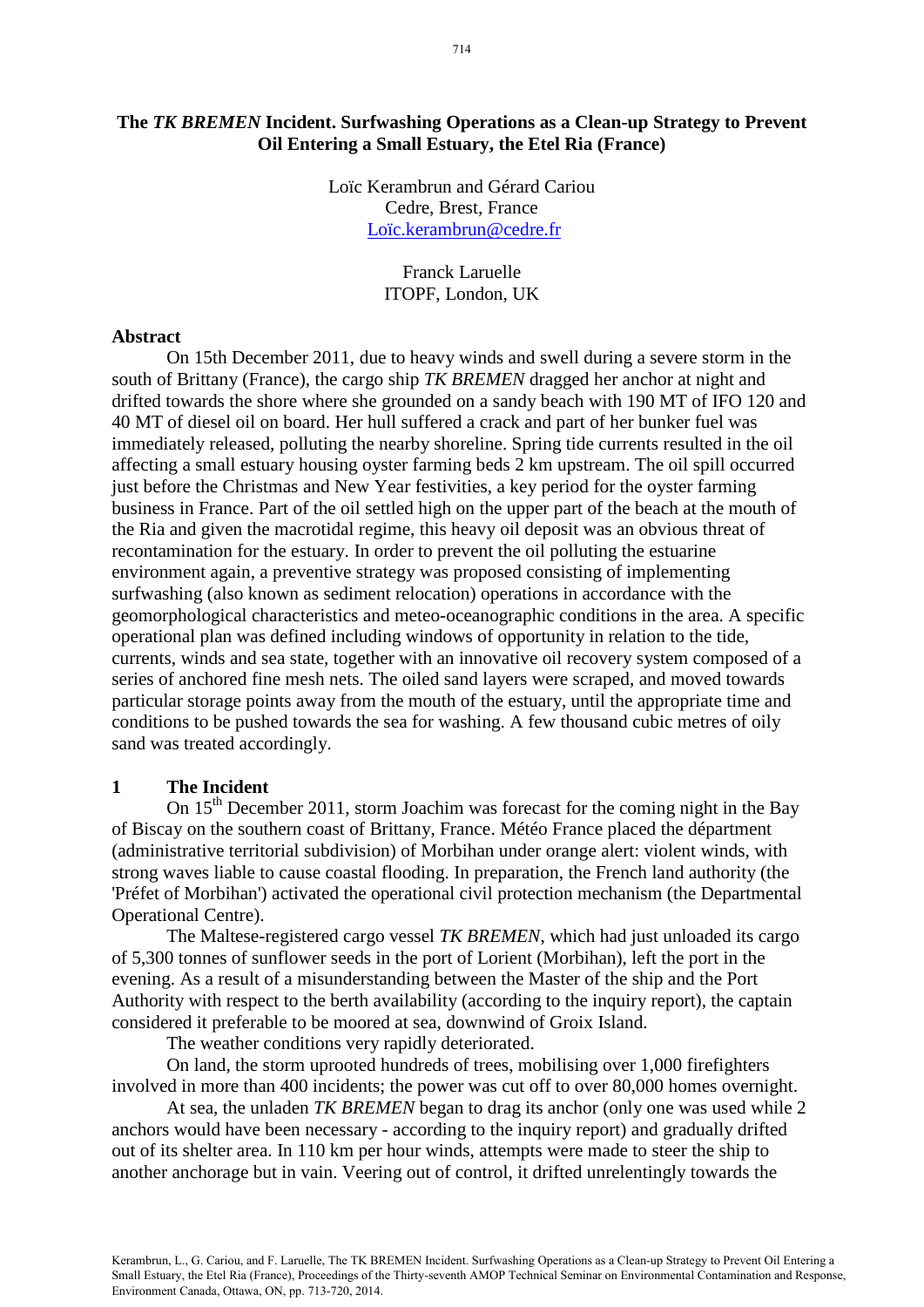coast; it was inevitably set to run aground. At 02:00 am, the *TK BREMEN* stranded on Erdeven Beach, approximately 10 nautical miles from its initial anchor point.

The French authority in charge of managing the event at sea (the 'Préfet Maritime ') informed the land authority (the 'Préfet of Morbihan') of the grounding and launched the rescue operation for the crew still on-board the wreck, beaten by breaking waves: the 19 crew members were evacuated by helicopter.

The Préfet of Morbihan immediately activated the departmental contingency plan ('Polmar plan'). At 02:30 am, the fire brigade set up an incident command post near the ship. A strong smell of fuel oil arose during the night: the pollutant was escaping from the cracked hull; the volume in the ship's bunker tanks was estimated at 190 tonnes of intermediate fuel oil (IFO 120) and 40 tonnes of diesel.

## **2 The Sensitivities**

The wreck was located at the mouth of the Ria d'Etel (Fig. 1), known for its nearshore sand bank (the 'barre d'Etel') which is constantly moving and makes access to the port of Etel dangerous, or even impossible at certain times according to the tide. The Ria is also reputed for its oyster farms, which constitute one of the major economic activities in the area, especially during the festive period. The *TK BREMEN* incident occurred at the busiest time of the year for the oyster farming business.

The Ria d'Etel is also ecologically sensitive to oil. It forms a small, sheltered, inland bay, scattered with islets, whose banks are composed of different types of shores (rocks, mud, sand and heterogeneous gravel). Its environmental characteristics have earned it classification as a "*Natura 2000*" area (EC network composed of Special Areas of Conservation - SAC under the Habitats Directive and Special Protection Areas - SPA - under the Birds Directive). The dune system on which the *TK BREMEN* was now sitting also comes under this initiative.



**Figure 1 Location map: Ria d'Etel and the TK Bremen on the Erdeven Beach.**

At sunrise, initial surveys confirmed the fears: the pollutant (fuel oil and oiled seaweed) had spread several kilometres up the Ria. Six of the forty-odd oyster farms in the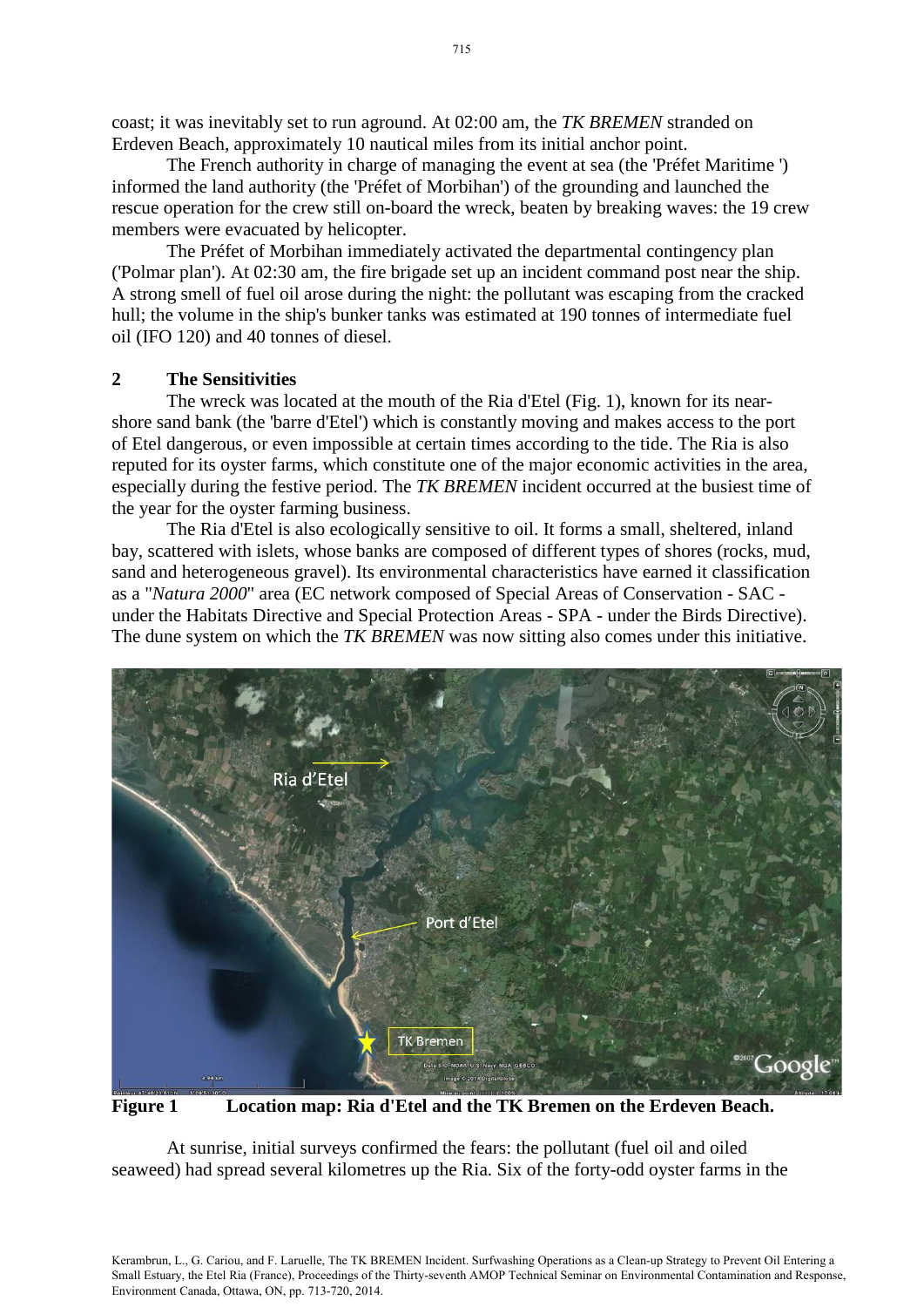Ria had already been hit. The pollution accumulated in the port of Etel, oiling many pleasure boats.

### **3 The Oil Spill Response**

During the night, the Préfet of Morbihan requested supplementary resources from outside the départements from the Western Defence Zone (WDZ, which comprises 20 départements): containment booms, from the public response equipment stockpile, to attempt to protect upstream oyster farms and clam beds in the Ria, and extra personnel (110 firefighters and 50 military personnel) arrived the same day from the départements of the WDZ.

The priority actions focused on: (i) food safety in shellfish harvesting areas (ban on shellfish harvesting, collection and sales), (ii) protection of oyster farms (laying of light floating booms in the Ria immediately next to them, and heavier boom in a J-shape configuration at the Port of Etel), (iii) management of communication on the sale of local oysters (to reduce media impact on the brand image), (iv) clean-up of oiled areas, (v) removal of the fuel from the casualty and (vi) refloating of the ship if possible, or if not dismantling.

The greatest accumulations of fuel oil, oiled sediment and oiled seaweed, liable to be carried away by the tide and wind, were recovered by the 250 firefighters and military personnel deployed each day, on the beach and in the Ria (estuary and rivers): after 5 days, 780 m<sup>3</sup> had been collected.

In terms of the wreck, pending the arrival of resources from the ship owner, who had been ordered to take the necessary measures to reduce the pollution and its source, *CEPPOL* (the French Navy's Centre of Practical Expertise in Pollution Response) attempted to estimate the remaining contents of the bunker tanks and to pump off the fuel oil: this attempt was unsuccessful due to the hazardous nature of the wreck and the breaches in the hull which altered the levels. The Dutch company *SMIT Salvage* and *Bourbon – Les Abeilles International*, contracted by the ship owner's representative, France P&I, took over these operations on  $18<sup>th</sup>$  December, with more appropriate resources and logistics. Approximately  $270 \text{ m}^3$  of oil and oily water was removed from the casualty in 4 days.

In terms of shoreline clean-up, the ship owner also took over field operations management, under the expertise of ITOPF (International Tanker Owners Pollution Federation), on Christmas Eve. A pollution response company, *Le Floch Dépollution (LFD)*, was called upon. Around 20 small clean-up sites were gradually set up in the Ria.

### **4 The Specific Case of Substantial Residual Pollution on the Upper Beach**

The part of the beach located between the wreck and the mouth of the Ria was the first to be affected by the pollution, at the height of the storm: the pollution was sprayed onto the upper beach, a level only reached by the sea during storms or spring tides (semi-diurnal tide regime with maxi tidal height 5.5m).

The bulk of the oil was removed from the beach during the first few days; very rapidly, due to an increasingly slow collection rate with decreasing selectivity, the presence of responders was no longer justified in this area, and they were moved to other sites.

This residual pollution – located on the widest part of the beach, with a convex form characteristic of beach accretion was nevertheless relatively substantial: it appeared in the form of scattered tarballs (at the surface or buried due to high pedestrian and vehicle traffic during the first few days) or thin layers of buried fuel oil (around 5 to 10 mm thick, due to a concomitant supply of clean sand brought by the storm waves on the night of the incident).

This residual pollution immediately next to the Ria mouth constituted a clear source of potential contamination for the Ria environment and economic sensitivities during the following spring tides, at flood tide, in particular in rough seas.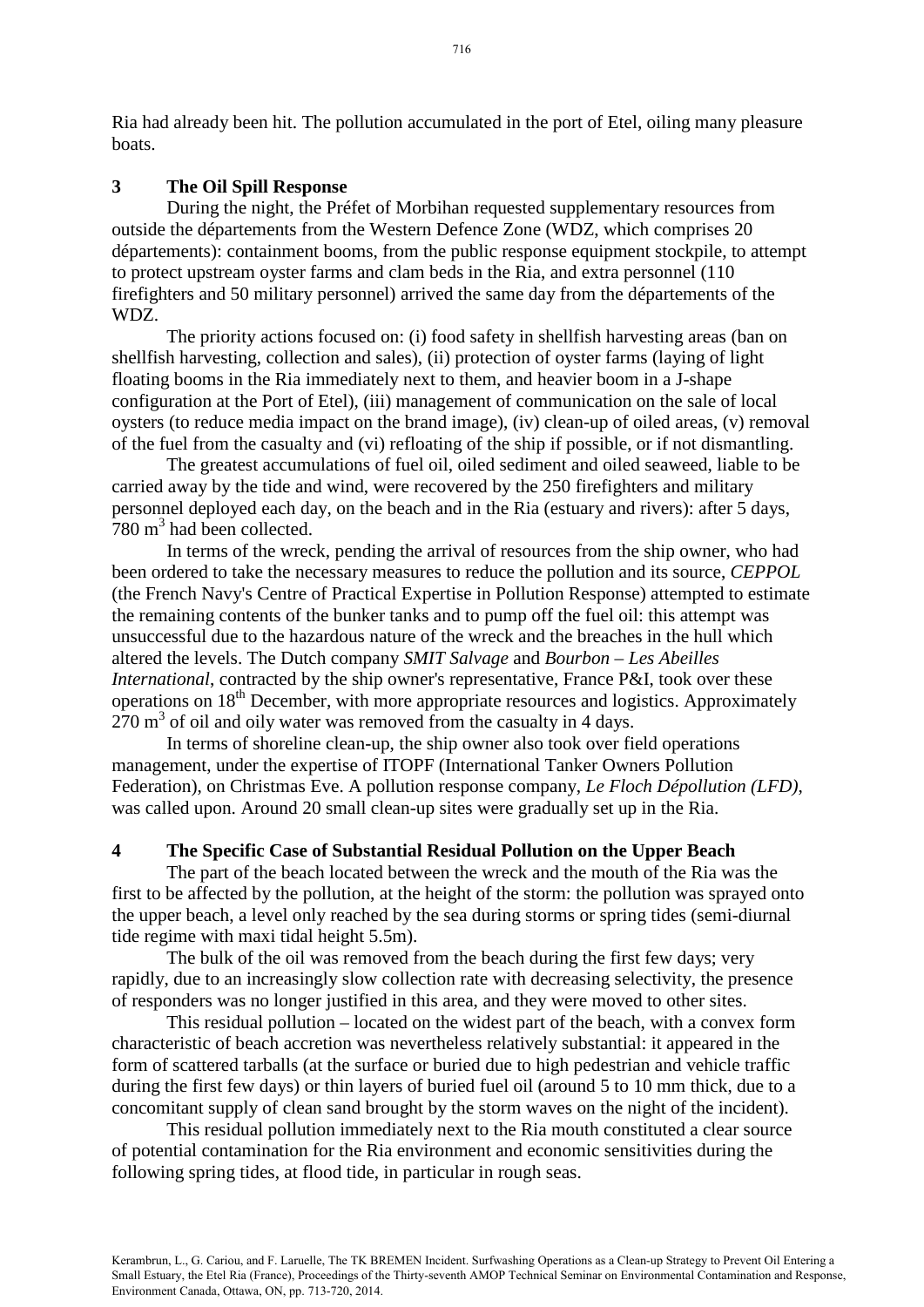In order to anticipate this risk, Cedre identified the possible solutions: self-cleaning (or natural clean-up), mechanised screening, off-site sediment washing facility, or surfwashing – also known as sediment relocation (Owens and Sergy, 2003).

The beach was an exposed shore as shown by the near-permanent presence of a surf zone. On this type of beach, in the event of oil pollution, the strong hydrodynamic exposure means that the sediment is regularly shifted by wave action, releasing the oil trapped in the sand. Thus, the sea would ultimately clean the whole of the beach perfectly. In the case in hand, this option however had a number of drawbacks:

- (i) self-cleaning of the upper beach would occur in conditions liable to cause oil to enter the Ria d'Etel – i.e. during rising spring tides – on a massive scale, as the whole of the dune ridge was concerned;
- (ii) the possibility of recovering the oil released was limited (preventive recovery systems using nets and sorbents cannot recover all the oil), or even impossible to implement, in the case of very rough seas and strong currents (as is the case at the mouth of the Ria at spring tides).

The use of beach cleaners (screening machines) was not practicable either due to:

- (i) the low viscosity of the pollutant: it was a mixture of sand and fluid fuel oil, not consistent tarballs;
- (ii) the high disturbance of the beach surface due to traffic of heavy vehicles (deep ruts, oily agglomerates buried up to 40 cm below the surface in places).

The other solution, which consisted in temporarily removing the polluted sand from the beach in order to subsequently wash it off-site using a mobile sediment washing facility, did not appear suitable either due to:

- (i) the substantial volume of sand to be removed and the subsequent risk of erosion which the dune could incur in the event of a storm,
- (ii) the logistics required, and the traffic implied which could potentially damage the site, both on the beach and the back-dune,
- (iii) the lack of nearby availability of a non-sensitive area large enough to set up the washing facility and all related logistics,
- (iv) the quality of clean-up obtained (residual traces of pollutant and washing agents) which could preclude the cleaned sediment from being returned to its original location (reminder: in the case of the ERIKA, the sand washed using this technique could not be returned to the beach due to pressure from NGOs, local inhabitants and councillors who considered that the remaining oil content presented a health risk).

The remaining option was the so-called surfwashing technique. This technique consists in removing the layer of polluted sand from the upper beach and depositing it on the mid-foreshore in piles or berms, in the surf zone where the waves churn up these piles and thus release the pollutant trapped in the sand. The pollutant released into the water is then partly collected using fine-mesh nets, laid near the sand deposit (or surfwashing) point prior to the operation.

Surfwashing is a commonly used technique both in France (AMAZZONE, 1988; ERIKA, 1999; PRESTIGE, 2002) and abroad (SOLAR 1, 2006; HEBEI SPIRIT, 2007;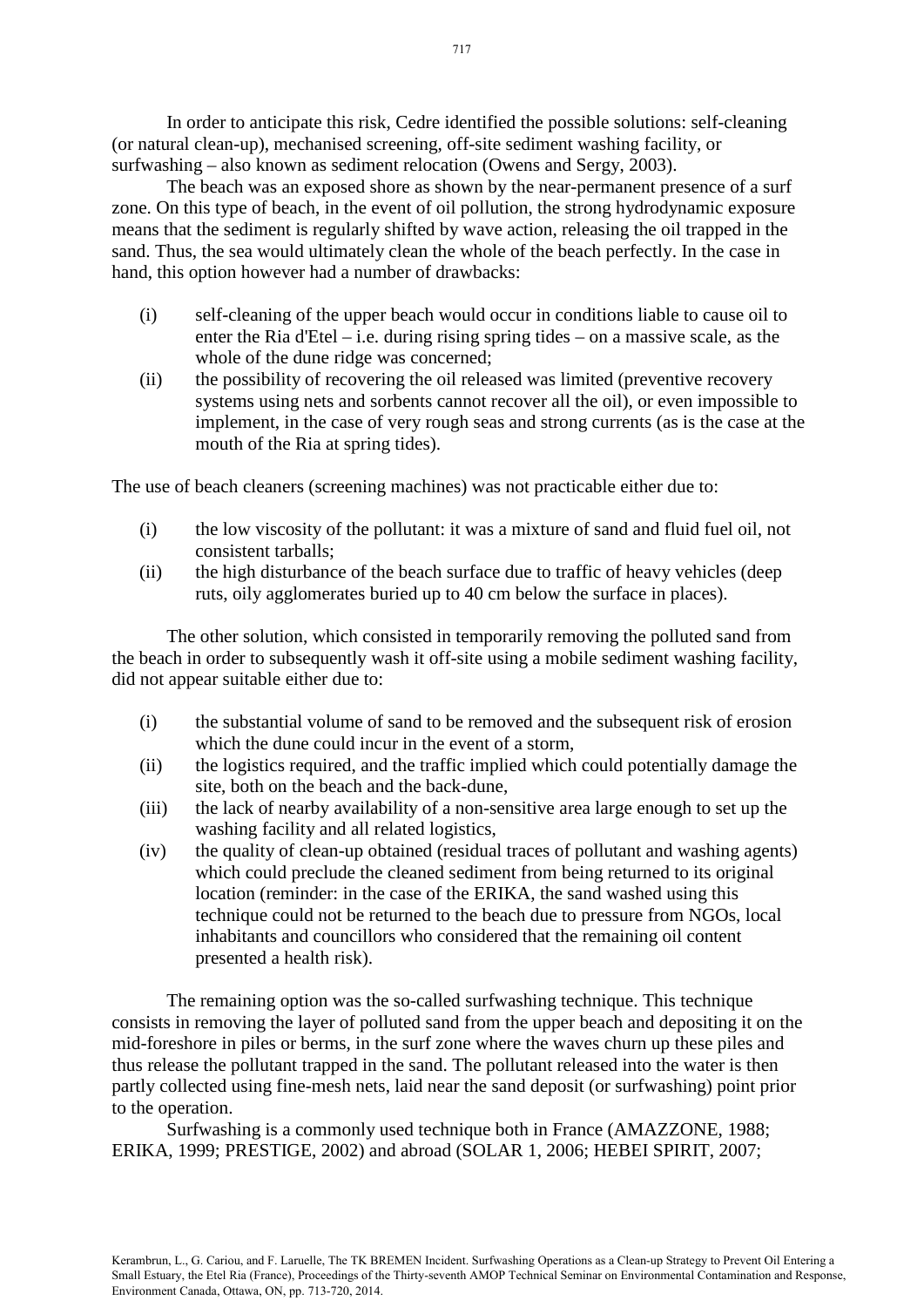Deepwater Horizon, 2011, etc.). It can be used to rapidly treat a large quantity of sand, while keeping the sand on the beach and therefore avoiding aggravating the dune erosion process.

In this case, this process in fact amounted to anticipating the work that the sea would naturally perform during the following spring tides. The aim was therefore to control the drift of the released pollutant as far as possible, and especially to prevent the oil from entering the Ria. To do so, the most appropriate place for depositing the piles of contaminated sediment (the surfwashing point) had to be identified, i.e. the point at which the sea and weather conditions (wind, tide, current) would naturally entrain the pollutant away from the Ria, and where sediment drift would ensure that the washed sand stayed within the beach's sediment system.

Three days after the incident, Cedre carried out an initial test, which involved depositing around 5 m3 in three different locations on the beach. The surfwashing point was identified during this test which was also used to check the feasibility of the technique (oil/sediment separation and pollutant weathering) as well as to ensure that the mechanical equipment was suitable for the site's characteristics (ground bearing capacity both in the upper and the lower foreshore).



**Figure 2 Map of operation site** 

This initial test meant that this option could be put forward to the authorities that very evening, and resulted in an initial action plan:

- Surfwashing point (cf. Fig. 2): this point was located on the boundary between the two juxtaposed systems on Erdeven Beach, at the transition between the section of beach erosion and that of beach accretion.
- Window of opportunity: the operation could only be implemented in certain sea and weather conditions (presence of moderate to strong wave action; north or northwesterly winds) and tidal conditions (during the first three or four hours of the ebb tide – from  $HT+1/2$  to  $HT+4$ ).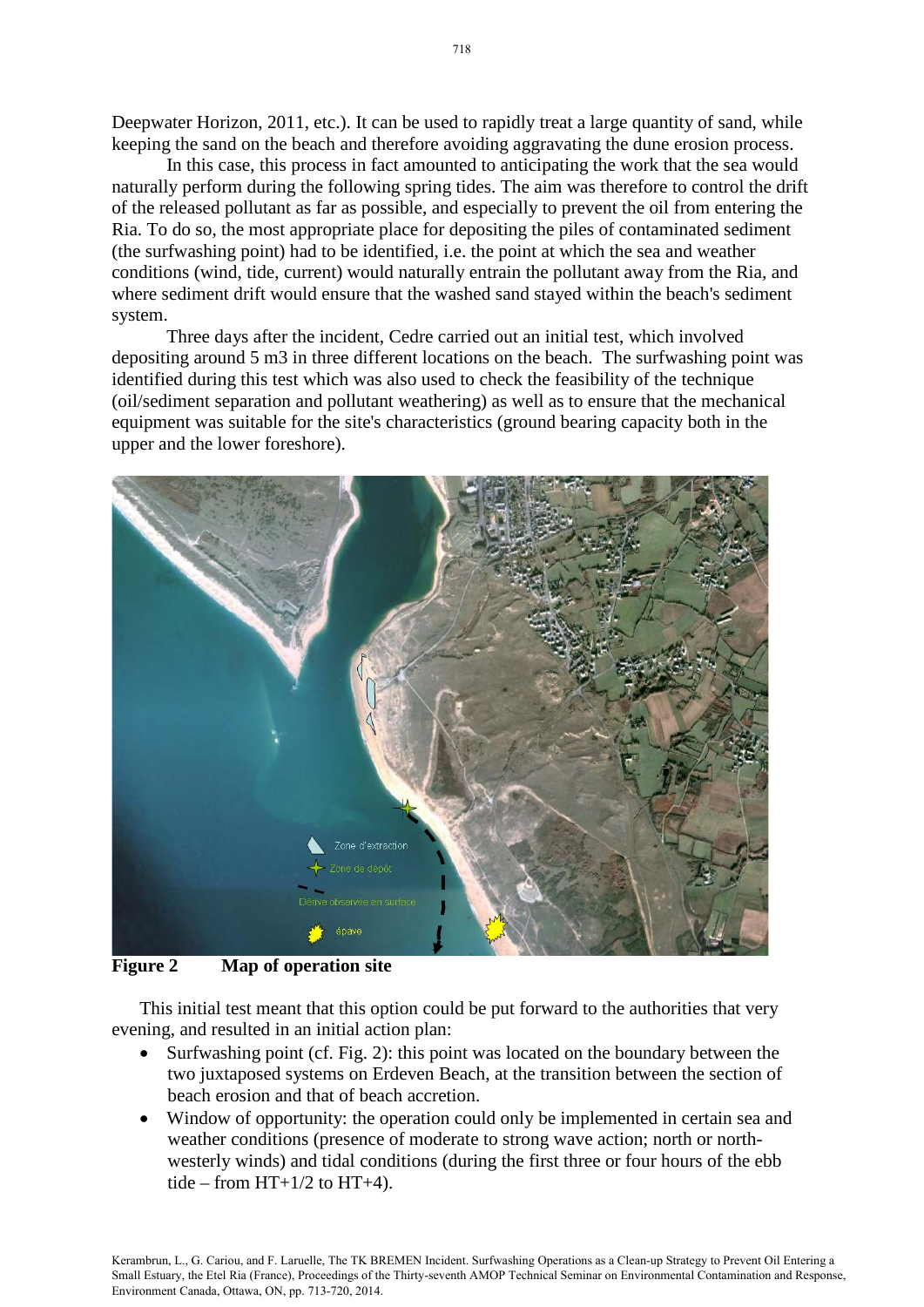- Pollutant recovery system: an innovative system for recovering oil in the water was developed (cf. Figure 3). It consisted of three ropes (each 60 m long), parallel to the water line, and offset by half the rope's length in the direction of the drift. These ropes were moored to the mid-foreshore using big bags  $(1 \text{ m}^3)$  filled with sand and sunk buried into the beach. Fine mesh nets (8 m x 2 m) were attached by one end to each rope every 7 m. The system was set up immediately downstream from the surfwashing point in order to trap the pollutant as soon as it was released. As the tide went out, once the upper rope had emerged, it was removed and the surfwashing point was shifted downshore and in the direction of the drift.
- Logistics: heavy, tracked vehicles were required such as tracked bulldozers (to form piles and transfer sand) and excavators (to remove and deposit sand in the water).



### **Figure 3 Diagram of the initial oil recovery system**

Due to its fluidity, all the pollutant released was not collected by the nets: some of it escaped in the form of sheen which would ultimately evaporate or be naturally dispersed and broken down at sea.

Due to the economic and ecological sensitivities of the area, the agreement of all the parties concerned (Maritime authorities, State services, local councillors, site managers, sea professionals, ship owner representatives, etc.) was required before implementing further operation. The incident command, i.e. the Préfect of Morbihan gave its permission to continue operations on a larger scale, and provided additional resources.

Operations resumed during the following days but their efficiency was greatly hindered by mechanical failures and the long distances (300 to 700 m) between the collection points and the surfwashing point, with the sand being transferred by tracked bulldozers due to a lack of available 6x6 quarry trucks. Subsequently, the weather conditions, which were becoming too calm, prevented operations from continuing after 3 days. In total, less than 200 m3 of sand was treated.

These initial operations nevertheless confirmed that the pollutant released from the sediment by the surfwashing technique during the ebb-time did not spread up into the Ria during the rising tide (monitored for several hours), confirmed the feasibility of the technique, allowed it to be explained visually and enabled the surfwashing procedure to be validated and refined, as well as the innovative oil recovery system deployed in the water.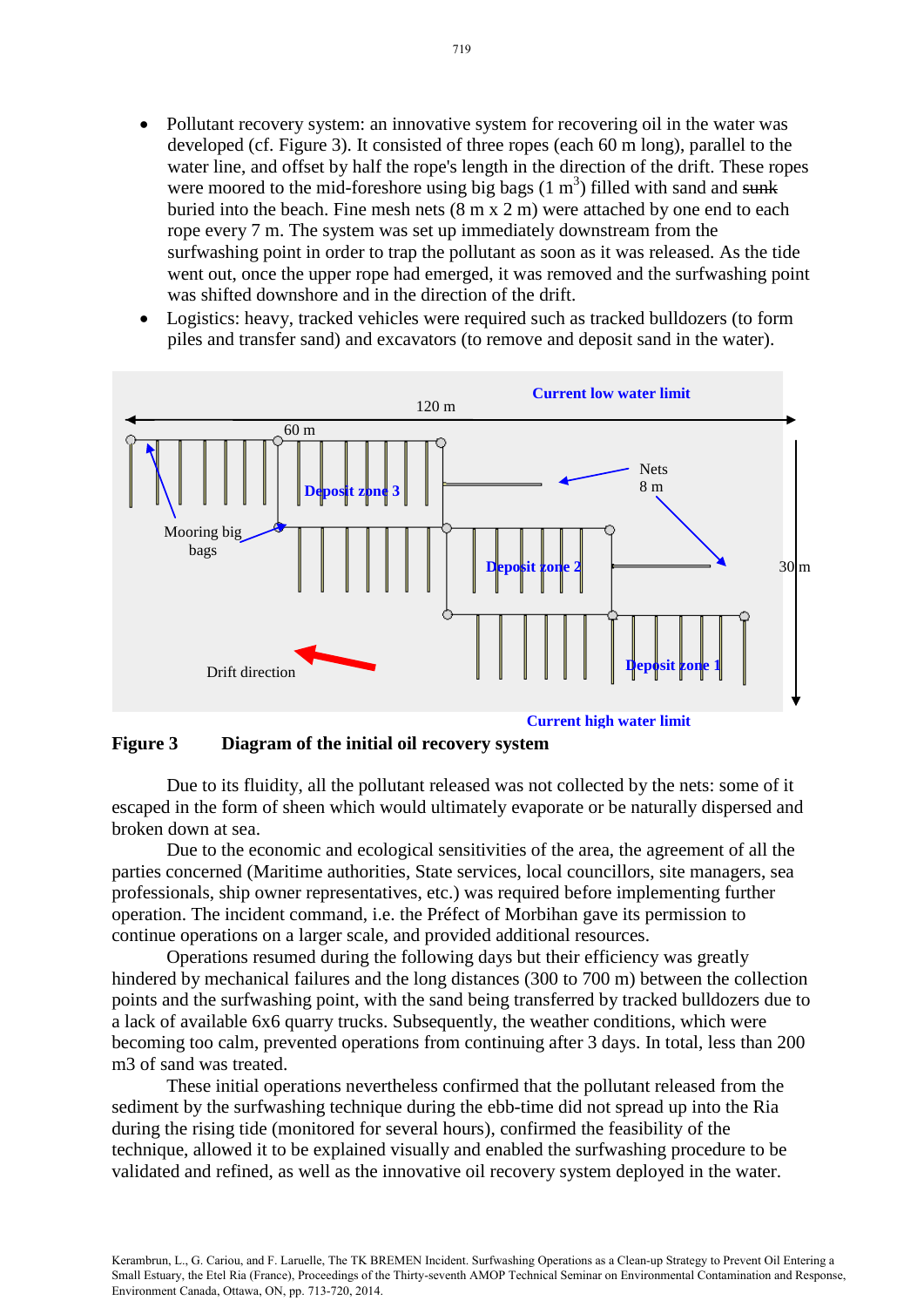Resumption of operations was postponed until the next window of favourable sea and weather conditions. In the meantime, the most heavily oiled sand was concentrated into piles on the upper beach, out of reach of the sea – with the exception of a storm surge.

Several weeks passed before surfwashing operations resumed. Meanwhile, other operations in progress were attracting attention: the final clean-up sites in the Ria and the port, as well as the wreck removal on the beach. On 22nd December (with formal confirmation on 26th December), the decision was made to dismantle the ship; this operation was conducted by the Dutch company Euro Demolition (with support from French companies) and began on 6th January. The operation lasted only 20 days and resulted in 2,000 MT of scrap metal being removed. Electromagnetic sweeping and deep screening (-2 m) were conducted over the entire area to recover as many fragments of scrap metal as possible.

Surfwashing came back onto the agenda in late January, at the instigation of the ITOPF representative, who sought the resumption of operations and validated the procedure previously established by Cedre. Meetings and notes were nevertheless necessary to overcome the scepticism of certain local authorities with respect to surfwashing. Operations resumed in February with a specific organisation: they were supervised by ITOPF, under the control of CEPPOL, with technical coordination by Cedre and conducted by Le Floch Dépollution.

The procedure was slightly altered in order to optimise the set-up as well as to adapt to the logistical and weather constraints encountered:

- The recovery system on the beach was extended and reinforced: (i) the length of the 3 longitudinal ropes was almost doubled, and 5 perpendicular ropes were added, (ii) the length of the nets was also doubled (15 m) and the nets were attached by their middle.
- On the water, a mobile collection system was set-up, beyond the surf zone, in order to recover any floating clusters of oil: it was composed of 2 small boats equipped with scoop nets and sorbent booms for trawling.

The window of opportunity was the last before the spring tides of March. To save time, most of the sand to be treated was taken down close to the surfwashing point during the days preceding the operation. The volume to be treated was finally increased given that, as work progressed, new layers of oily sand (less heavily polluted) appeared which also needed treatment. The weather conditions were sometimes temporarily borderline (in particular early in the morning on the last two days): the waves and wind were dropping, but remained sufficient for the operation, especially as the conditions were set to deteriorate subsequently, thus ensuring the weathering of the sheen which otherwise tends to form at the water surface. The operations were carried out using 2 excavators and 3 tracked loaders. In order to reduce the sand transfer time, it was decided that the surfwashing point would remain in almost the same location, rather than shifting it gradually with the ebb tide, as the reinforced recovery system remained operational, thanks to favourable drift.

#### **5 Conclusion**

Surfwashing is a technique which has been widely used in France for several years in response to several spills (AMAZZONE, 1988; ERIKA, 1999 PRESTIGE, 2002 (Kerambrun and Beau, 2005); etc.) as well as in others countries (EXXON VALDEZ, 1999 (Owens et al. 1991); Lebanon oil spill, 2008 (Fichaut, 2008); Deepwater Horizon platform oil spill, 2010, (Owens et al., 2011); etc.). Initially used on pebbles, the technique also works well with sand.

In this specific case, the ecological and economic sensitivities of the surrounding area (Ria) meant that an appropriate procedure had to be defined, complying with specific